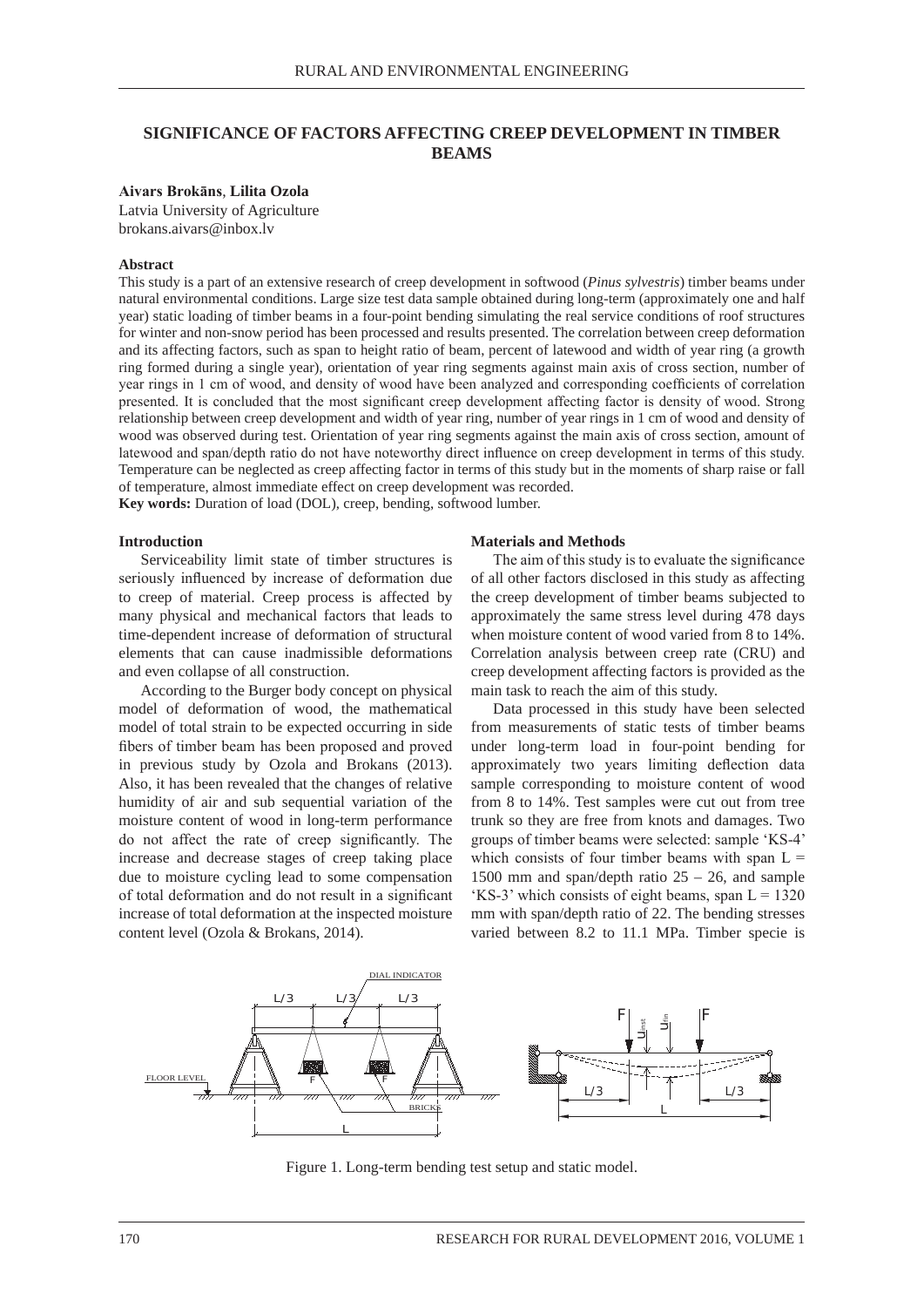Scandinavian Pine (*Pinus Sylvestris*). Long-term test models loading schedule was described in previous publications by Ozola and Brokans (2013, 2014). Tests were carried out in an unheated building under uncontrolled climate conditions. The timber beam cross section nominal dimensions (height and width) were 60 mm and 30 mm respectively. The bending test setup and static model are given in Figure 1.

Concentrated forces were represented by clay and silicate bricks which were suspended on timber beams. The deflection measurements were made with dial indicators. Measuring precision of indicators is 0.01 mm while measuring diapason of indicators – 50 mm. The dial indicators were placed in the middle of the span on the compressed side of the beam. The environmental climatic condition parameters were recorded once during the day. Temperature  $(T, \,^{\circ}C)$ in the room and outdoors was fixed with mercury-in-<br>increment of glass (Hg) type thermometers. The matter made with dial indicators were made with dial indicators in the segments

## **Results and Discussion** correlation. S

In the correlation analysis the relative increment and main ch of deflection, here named as creep rate (CRU) and estimated according deflection measurements of beams during time periods of relatively constant moisture content of wood  $(8\degree-14\degree)$ , was defined as creative increment of wood  $(8\degree-14\degree)$ , was defined as dependent variable:  $\frac{d}{dt}$  defined as  $\frac{d}{dt}$  defined as  $\frac{d}{dt}$  of  $\frac{d}{dt}$  of  $\frac{d}{dt}$  constant moisture periods of  $\frac{d}{dt}$ copendent variable:

$$
CRU = \frac{u_{fin,t} - u_{init,t}}{u_{init,t}} \cdot 100\%,\tag{1}
$$

where  $u_{\text{fin, t}}$  is the final deflection of a beam, unit is the wood (r) has  $u_{\text{fin, t}}$  is the final deflection of a beam, unit is the wood (r) has deflection value at the beginning of the dry period. The coefficient of  $\frac{d}{dx}$ affecting factors measured, such as density of wood, Figure 4. year ring segments against main axis of cross section, wood increase span/depth ratio and number of year rings in 1 cm of wood were defined as independent variables. stiffness signiamount of latewood, width of year ring, orientation of

Quantity R (coefficient of linear correlation) for each relationship measures the strength and the direction of a linear relationship between CRU and affecting factors.

Results of correlation analysis present variable levels of relationships between CRU and affecting factors.

been characterized by Pearson's coefficient of linear An assumption was made during test that CRU is significantly influenced by orientation of year ring segments against main axis of cross section of timber beam. This assumption was not proved and weak negative relationship with value rCRU, or  $=$ -0.245 was recorded between CRU and orientation of year ring segments against main axis of cross section. Significance level  $(\alpha)$  for this and all other relationships in this study is defined as  $\alpha$ =0.05. In this study moderate positive relationship between relative increment of deflection (CRU) and orientation of year ring segments against main axis of cross section has correlation. See Figure 2. Sections of all test beams and main characteristics are showed in Figure 3. This relationship showed that orientation of year ring segments against main axis of cross section can be neglected as significant affecting factor.

> relative increment of deflection (CRU) and density of It is found by Panshin and Zeeuw (1980), as well as by Cown (1992) and Dinwoodie (2000) that density is a general indicator of cell size, and it is a good predictor for strength and stiffness properties of wood. In this study moderate positive relationship between wood (r) has been found characterized by Pearson's coefficient of linear correlation rCRU,  $r = 0.67$ . See Figure 4.

> Kubo and Jyodo (1996) stated that density of the wood increases directly with an amount of latewood in the growth ring, and density affects wood strength and stiffness significantly. Correlation analysis of current



Figure 2. Relationship between CRU and orientation of year ring segments.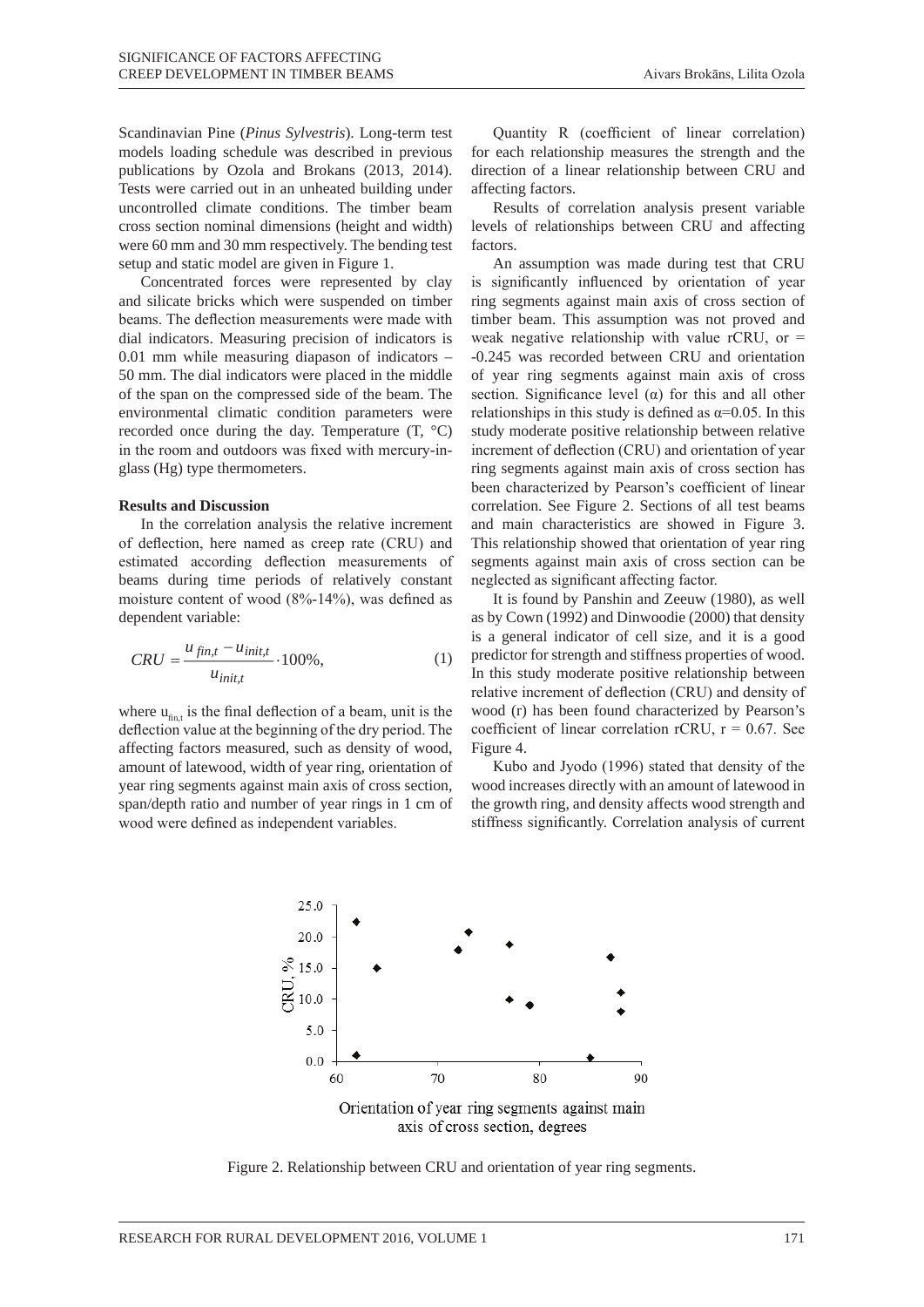

Figure 3. Sections of test beams: orientation of year ring segments and main characteristics.

data samples does not approve this relationship – there is no meaningful effect of amount of latewood in year ring (LW, %) to the relative increment of deflection CRU; moreover, dependence is negligible as revealed by coefficient of correlation rCRU,  $LW = 0.029$ . See Figure 5.

The assumption before study was made that the more year rings are in 1 cm of wood the higher is strength and stiffness of wood that leads to better behavior under long-term loading. This assumption was proved in this study by moderately good relationship (rCRU,  $n = 0.622$ ) between relative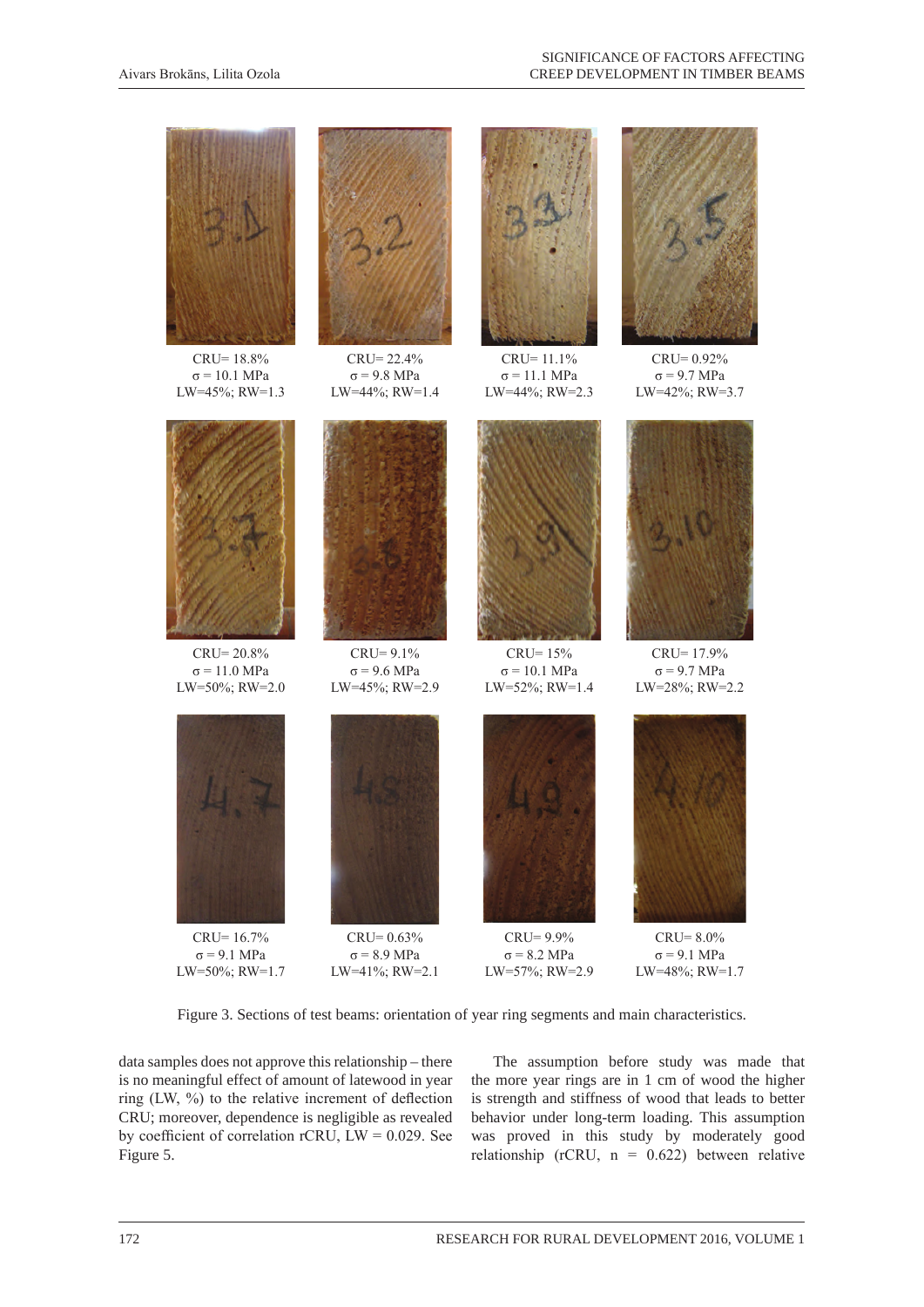

Figure 4. Relationship between relative increment of deflection and density of wood.



Figure 5. Relationship between relative increment of deflection and amount of latewood.

increment of deflection and number of year rings in 1 cm of wood (n). See Figure 6.

Early conjecture was made before test that span/ depth ratio could be assessed as one of the most important affecting factor in terms of this test, but

this statement was rejected by results of test. Span/ depth ratio showed low negative relationship rCRU, s  $d^{-1} = -0.38$  with relative increment of deflection. See Figure 7.







Figure 7. Relationship between relative increment of deflection and span-depth ratio.